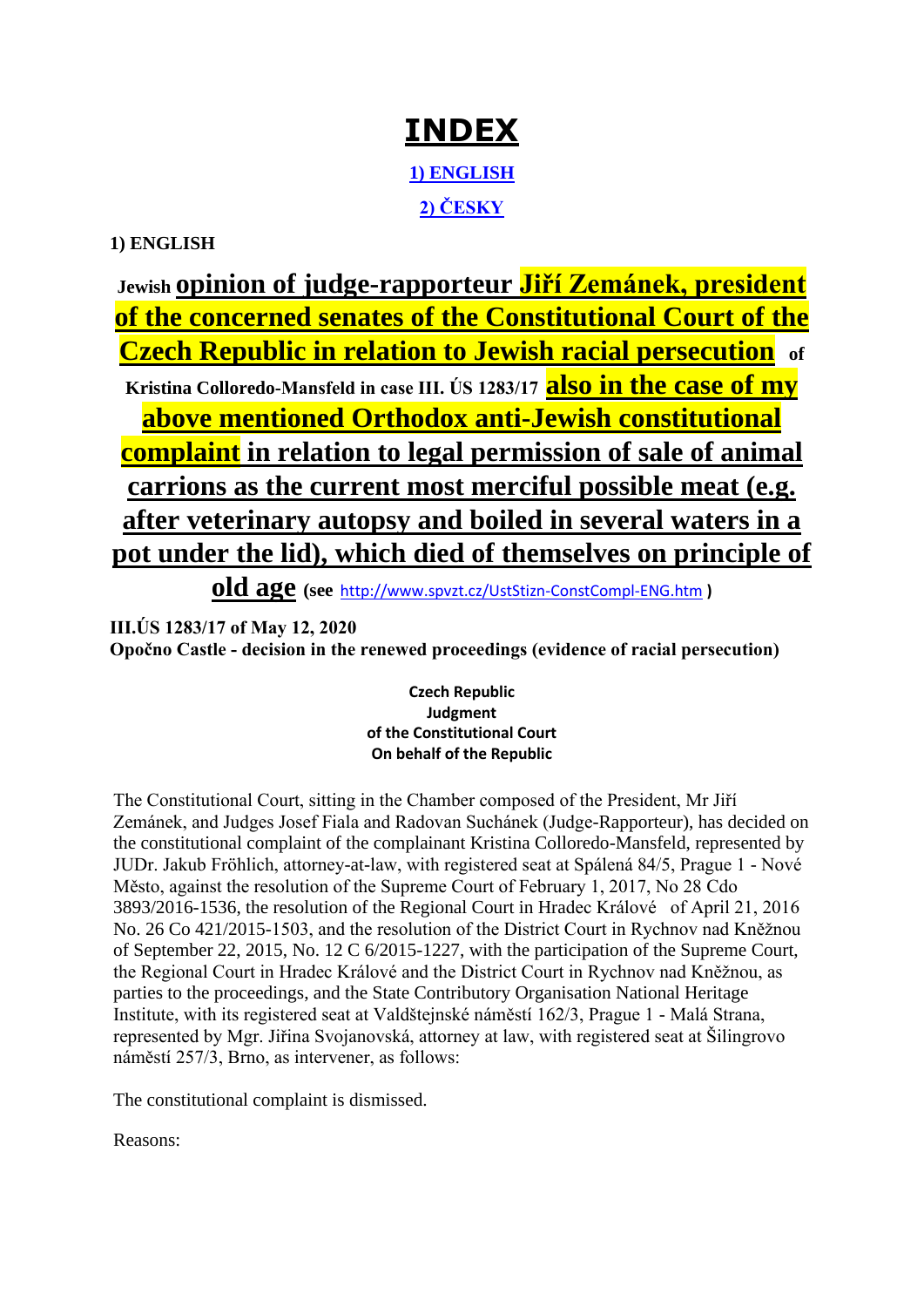The decision of the Constitutional Court cannot be appealed.

Brno, May 12, 2020.

Jiří Zemánek , by his own hand

President of the Chamber

#### Dissenting Opinion of Judge Jiří Zemánek in Case III. ÚS 1283/17

The majority opinion of the members of the Third Chamber, expressed in the judgment rejecting the constitutional complaint of the complainant Kristina Colloredo-Mansfeld, deviates from the legal opinion of the Constitutional Court expressed in the case of the same complainant in the judgment of 5 March 2014, Case No. 2430/13, and therefore the question of proving the confiscation of her father's property during the period of non-freedom (from 30 September 1938 to 4 May 1945) on grounds of racial persecution as one of the conditions for the review of transfers of property occurring outside the relevant period (from 25 February 1948 to 31 December 1989) pursuant to Article 3(2) of Act No. 87/1991 Coll. on Non-judicial Rehabilitations, should have been submitted to judge in a plenary pursuant to Article 23 of Act No. 182/1993 Coll., on the Constitutional Court.

According to point 36 of the above-mentioned judgment, "It is sufficient for the fulfilment of the conditions of section 3(2) of the Act on Non-judicial Rehabilitations if racial reasons ... are present, even if they act together with other reasons for the occupying authorities' hate towards the persecuted person. It is not necessary, and indeed would be inappropriate in the decision-making of the judicial authorities of a democratic State governed by the rule of law, to establish clearly whether the applicant's father was of Jewish origin within the meaning of the so-called Nuremberg Laws ... It is sufficient to establish whether the occupying authorities could have acquired such a belief. The essential question is therefore whether the occupying authorities could have made a finding that the political attitudes and activities of the applicant's father could be connected with his racial origin, which was alleged in the said 1913 German Weimar historical and genealogical pocket list of all nobility of Jewish origin, which makes the evidence put by the applicant essential and decisive."

Instead of following this relevant case-law interpretation of the above-mentioned provision of the Act on Non-judicial Rehabilitations by the Constitutional Court, the majority opinion of the Third Chamber returns to the - already somewhat outdated - narrow definition of the conditions of property confiscations committed by the occupation authorities, according to the judgment of 16 December 2004, Case No. III ÚS 107/2004. The latter limited the possibility of reviewing the related interference with the right to property "only to the most extreme cases of injustice" ... "which must be understood as only the most extreme forms of racism, perpetrated during the Second World War, in particular in the form of the Holocaust", whereby the persecution was motivated at least in part, but not necessarily exclusively, by racial reasons, in addition to other, e.g. selfish, reasons.

...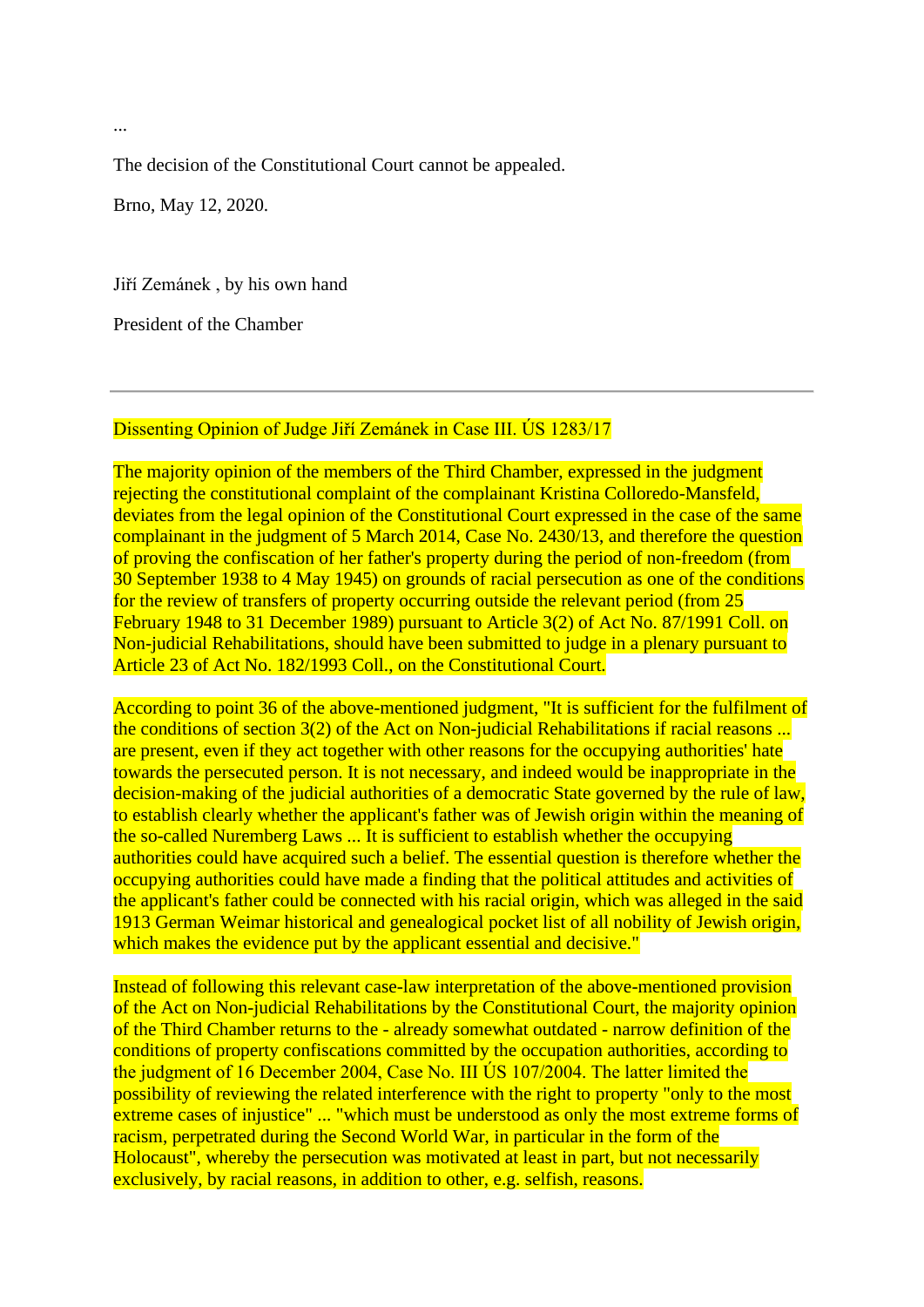If the majority opinion of the Third Chamber refers to the will of the "restitution" legislator, according to which not all past property wrongs can be redressed, but only "some", as well as to the principle of legal certainty as a fundamental element of a democratic state governed by the rule of law and the constitutionally guaranteed right to protection of property rights that have arisen as a result of subsequent property transfers, so that "it must be proved in proceedings before the general courts that a particular person has been deprived of his or her property rights precisely because of racial persecution" (point 31. ), then, given the availability of information about the Jewish origin of the applicant's father to the occupation authorities and the difficulties associated with the immediate documentary proof of the racial motivation for the confiscation of his property more than 70 years later, such an interpretation of the fulfilment of the conditions of section 3(2) of the Act on Non-judicial Rehabilitations is contrary to the principle in favorem restitutionis, which - also as a moral imperative - has governed the restitution jurisprudence of the Constitutional Court from the beginning.

If the majority opinion of the Third Chamber sees in such a procedure an "ignoring" of the statutory conditions and limits of restoration of the right to property under the restitution legislation, which is not in accordance with its meaning and purpose (point 31.), but a means of circumventing the requirement to prove the relevant facts, then I cannot but consider such an opinion to be an expression of consent to a chicanerous application of the law, which is not worthy of the Constitutional Court as a judicial body for the protection of constitutionality under Article 83 of the Constitution.

In Brno, May 12, 2020

Jiří Zemánek

(Judgment of the Constitutional Court of the Czech Republic of May 12, 2020, Case No. III.ÚS 1283/17, [cit. 2021-07-04]. Available online:

<http://nalus.usoud.cz/Search/GetText.aspx?sz=3-1283-17> )

<span id="page-2-0"></span>**2) ČESKY**

| Židovské <b>Stanovisko soudce zpravodaje Jiřího Zemánka</b> ,                       |
|-------------------------------------------------------------------------------------|
| <u>předsedy dotčených senátů Ústavního soudu České</u>                              |
| <b>republiky ve vztahu k židovské rasové persekuci</b> Kristiny                     |
| Colloredo-Mansfeldové ve věci III. ÚS 1283/17 <mark>i v případě mé ortodoxně</mark> |
| <mark>protižidovské ústavní stížnosti</mark> ohledně zákonného povolení             |
| prodeje zdechlin (zvířat) jako současného                                           |
| nejmilosrdnějšího možného masa (např. po veterinární                                |
| pitvě a převařeném v několika vodách), které zemřely sami                           |
| od sebe zásadně na stáří (viz http://www.spyzt.cz/UstStizn-ConstCompl.htm)          |

```
III.ÚS 1283/17 ze dne 12. 5. 2020
```
**Zámek Opočno - rozhodnutí v obnoveném řízení (dokazování rasové perzekuce)**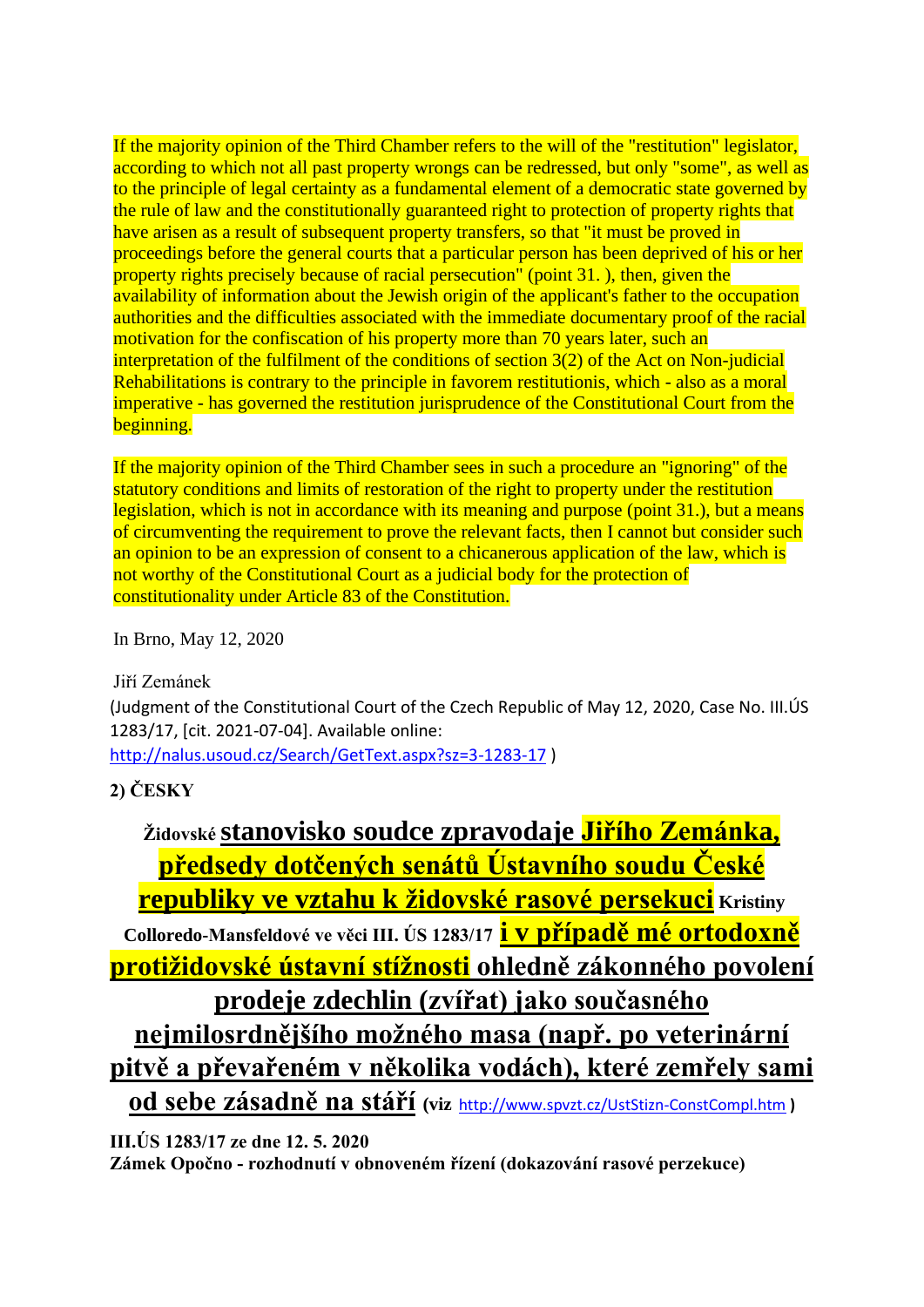### **Česká republika NÁLEZ Ústavního soudu Jménem republiky**

Ústavní soud rozhodl v senátu složeném z předsedy Jiřího Zemánka a soudců Josefa Fialy a Radovana Suchánka (soudce zpravodaje) o ústavní stížnosti stěžovatelky Kristiny Colloredo-Mansfeldové, zastoupené JUDr. Jakubem Fröhlichem, advokátem, sídlem Spálená 84/5, Praha 1 - Nové Město, proti usnesení Nejvyššího soudu ze dne 1. února 2017 č. j. 28 Cdo 3893/2016-1536, usnesení Krajského soudu v Hradci Králové ze dne 21. dubna 2016 č. j. 26 Co 421/2015-1503 a usnesení Okresního soudu v Rychnově nad Kněžnou ze dne 22. září 2015 č. j. 12 C 6/2015-1227, za účasti Nejvyššího soudu, Krajského soudu v Hradci Králové a Okresního soudu v Rychnově nad Kněžnou, jako účastníků řízení, a státní příspěvkové organizace Národní památkový ústav, sídlem Valdštejnské náměstí 162/3, Praha 1 - Malá Strana, zastoupené Mgr. Jiřinou Svojanovskou, advokátkou, sídlem Šilingrovo náměstí 257/3, Brno, jako vedlejší účastnice řízení, takto:

### **Ústavní stížnost se zamítá.**

Odůvodnění:

…

Poučení: Proti rozhodnutí Ústavního soudu se nelze odvolat.

V Brně dne 12. května 2020

Jiří Zemánek v.r. předseda senátu

Odlišné stanovisko soudce Jiřího Zemánka ve věci III. ÚS 1283/17

Většinový názor členů III. senátu, vyjádřený v zamítavém nálezu k ústavní stížnosti stěžovatelky Kristiny Colloredo-Mansfeldové, se odchyluje od právního názoru Ústavního soudu vysloveného ve věci stejné stěžovatelky v nálezu ze dne 5. 3. 2014 [sp. zn. I. ÚS](https://nalus.usoud.cz/Search/GetRegSignDecisions.aspx?sz=1-2430-13)  [2430/13,](https://nalus.usoud.cz/Search/GetRegSignDecisions.aspx?sz=1-2430-13) a proto měla být otázka prokázání konfiskace majetku jejího otce v době nesvobody (od 30. 9. 1938 do 4. 5. 1945) z důvodů rasové perzekuce jako jedna z podmínek přezkumu přechodů majetku nastalých mimo rozhodné období (od 25. 2. 1948 do 31. 12. 1989) podle § 3 odst. 2 zákona č. 87/1991 Sb., o mimosoudních rehabilitacích, předložena k posouzení plénu podle § 23 zákona č. 182/1993 Sb., o Ústavním soudu.

Podle bodu 36 uvedeného nálezu "K naplnění podmínek § 3 odst. 2 zákona o mimosoudních rehabilitacích dostačuje, pokud jsou rasové důvody ... přítomny, i kdyby působily společně s dalšími důvody zášti okupačních orgánů k perzekvované osobě. Není přitom nutné, ba v rozhodování soudních orgánů demokratického právního státu by bylo i nevhodné, aby bylo jasně prokazováno, zda stěžovatelčin otec byl židovského původu ve smyslu takzvaných